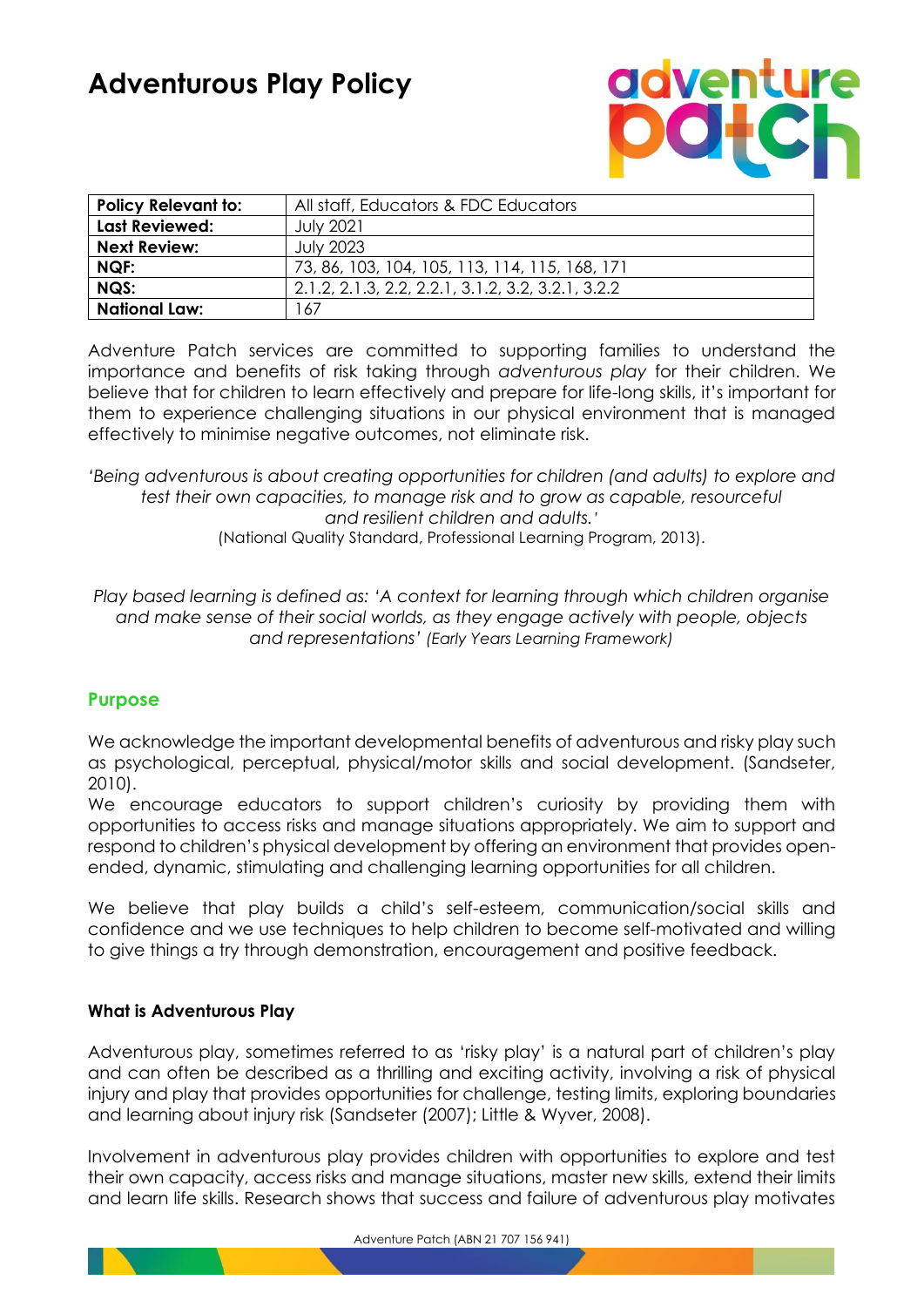

children to try again and work out different ways of doing things, increases their physical motor skills and teachers them about their own limits. (Sandseter, 2011; Tovey, 2010).

In our endeavour to create a physical environment that is safe for all children at all times, we may be creating a physical environment that inadvertently limits adventure and risktaking.

The National Quality Standard (2.1.3) aims to encourage:

"*the educational leader and educators to foster physical and psychological development in children by encouraging physical activity that is challenging, extends thinking and offers opportunities to take manageable risks*." (2018, p: 68).

#### **Implementation**

Adventure Patch will continually determine whether a learning environment is dangerous, or a potential learning opportunity that may encourage risk taking.

Children are faced with risks every day. Rather than trying to eliminate all risks from children's play, our services will identify the possible risks and make informed decisions about whether the benefit for children's development and learning outweighs the risks and protect children from any potential harm. We will ensure that every reasonable precaution is taken to protect children from harm and from any hazard likely to cause injury (Section 167 National Law).

In addition, Educators will conduct daily safety checks to identify potential risks and hazards. A hazard is defined as 'something that is inherently dangerous and needs to be immediately remedied'. For example, a climbing structure with sharp edges, a broken fence or gate.

Educators will use positive language to support and encourage children to engage in adventurous and risky play, modify activities to ensure all experiences are inclusive and promote competence and exploration.

#### **Adventure Patch will:**

- Conduct risk assessments to identify potential hazards, assess the risks and minimise any risks that could potentially cause harm or injury to children.
- Engage in critical reflection as a team and with the children about the risks and benefits of a new activity or process.
- Undertake daily inspection of the outdoor and indoor learning environment to identify any potential risk of harm to children as per our *Health and Safety Policy.*
- Provide adequate supervision, every child at the service should always be monitored actively and diligently; this means knowing where children are at all times.
- Provide direct, constant, and proximal monitoring of children undertaking activities that involve some risk and recognising when the ratio of educators to children needs to be increased (e.g.: carpentry, water activities, fire activities, climbing)
- Notify the Regulatory Authorities of any serious incident within the timeframes prescribed in the regulations.
- Parents are notified as soon as practicable within the timeframes prescribed in the regulations if their child is involved in a serious incident/situation at the service. Details of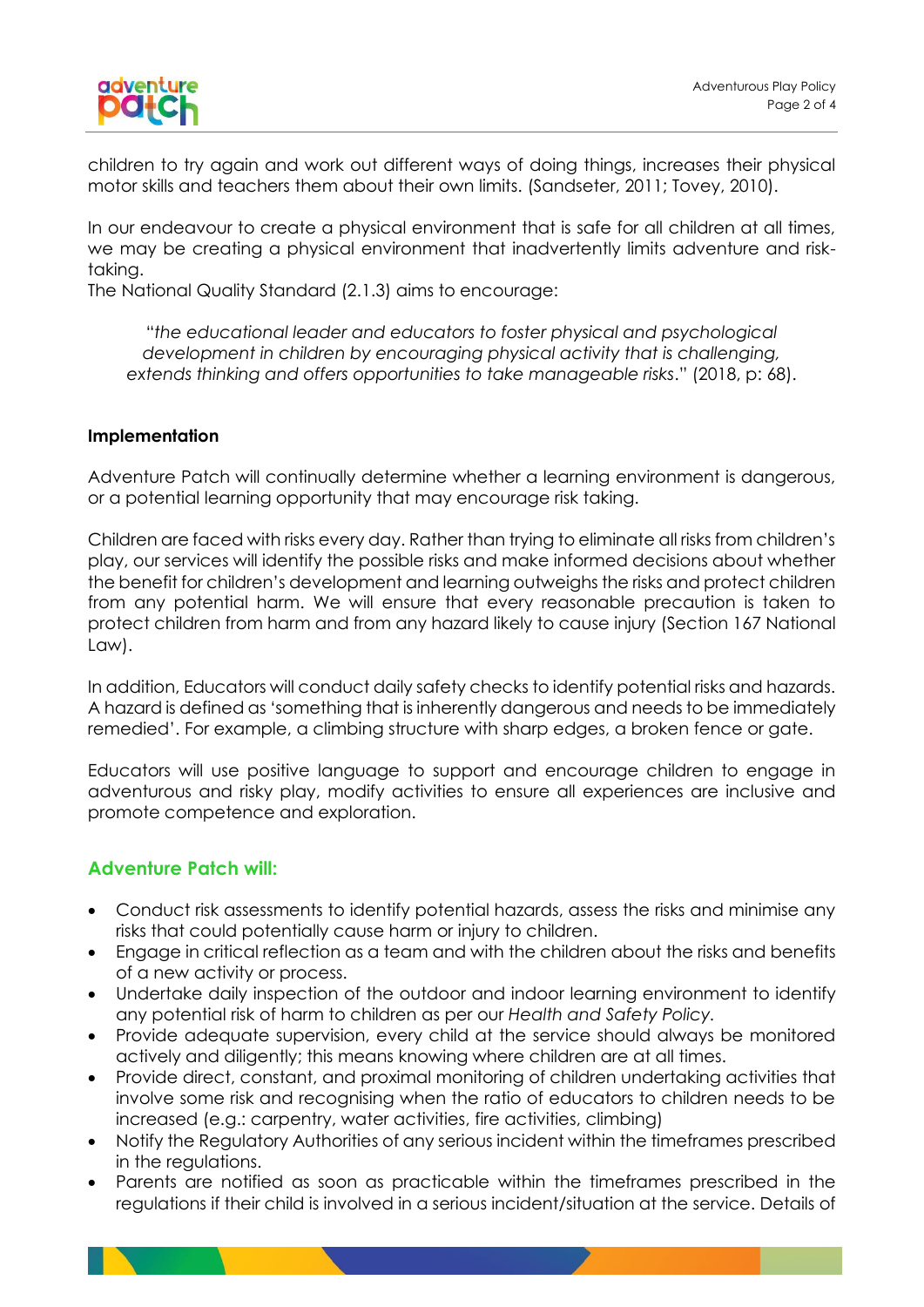

the incident/situation are to be recorded on the *Incident, Injury, Trauma and Illness Record* or the current record keeping system.

- Parents are notified as soon as practicable if their child has suffered a bump to the head. Parents and caregivers must, therefore, keep a watchful eye on the child for some time after they hit their head , checking for signs of possible concussion.
- Actively encourage and acknowledge children's competence to assess risks and possible consequences (It is important to involve children in the risk assessment process, as this provides added benefits of being able to talk through hazards, learn about assessing and managing appropriate risks for themselves.)
- Provide children of all ages and abilities with authentic learning experiences aimed to challenge children's capabilities, manage risk and grow as capable resourceful and resilient children (and adults).
- Encourage children to take risks through the use of positive language, guidance, and enthusiasm.
- Refrain from pushing or forcing children to do something they are not sure about.
- Provide a challenging and adventurous learning environment that supports children's curiosity, adventure, and motivation.
- Respect children's growth mindset, acknowledging them as competent and capable learners.
- Trust in children's abilities and judgement whilst scaffolding their learning.
- Allow children to learn new skills in a safe environment through supervision and adherence to the correct educator to child ratios.
- Mentor and support families' knowledge about the benefits of providing children with adventurous play experiences.
- Refrain from denying children the value of an experience because it may appear to be dangerous.
- Uphold duty of care and take it seriously.
- Continue to meet legal obligations and responsibilities as documented in the NQS and National Law.

# **Adventurous Play Encourages Children to:**

- Problem-solve
- Develop skills in negotiating (including risks)
- Build resilience, perseverance and persistence
- Extend their balance, orientation skills and coordination
- Become aware of their own capabilities and limits
- Make appropriate risk decisions
- Develop self-regulation
- Take acceptable risks
- Make decisions
- Learn about the consequences (positive and negative) of risk taking
- Gain confidence and independence
- Become creative and curious
- Learn how to use equipment safely